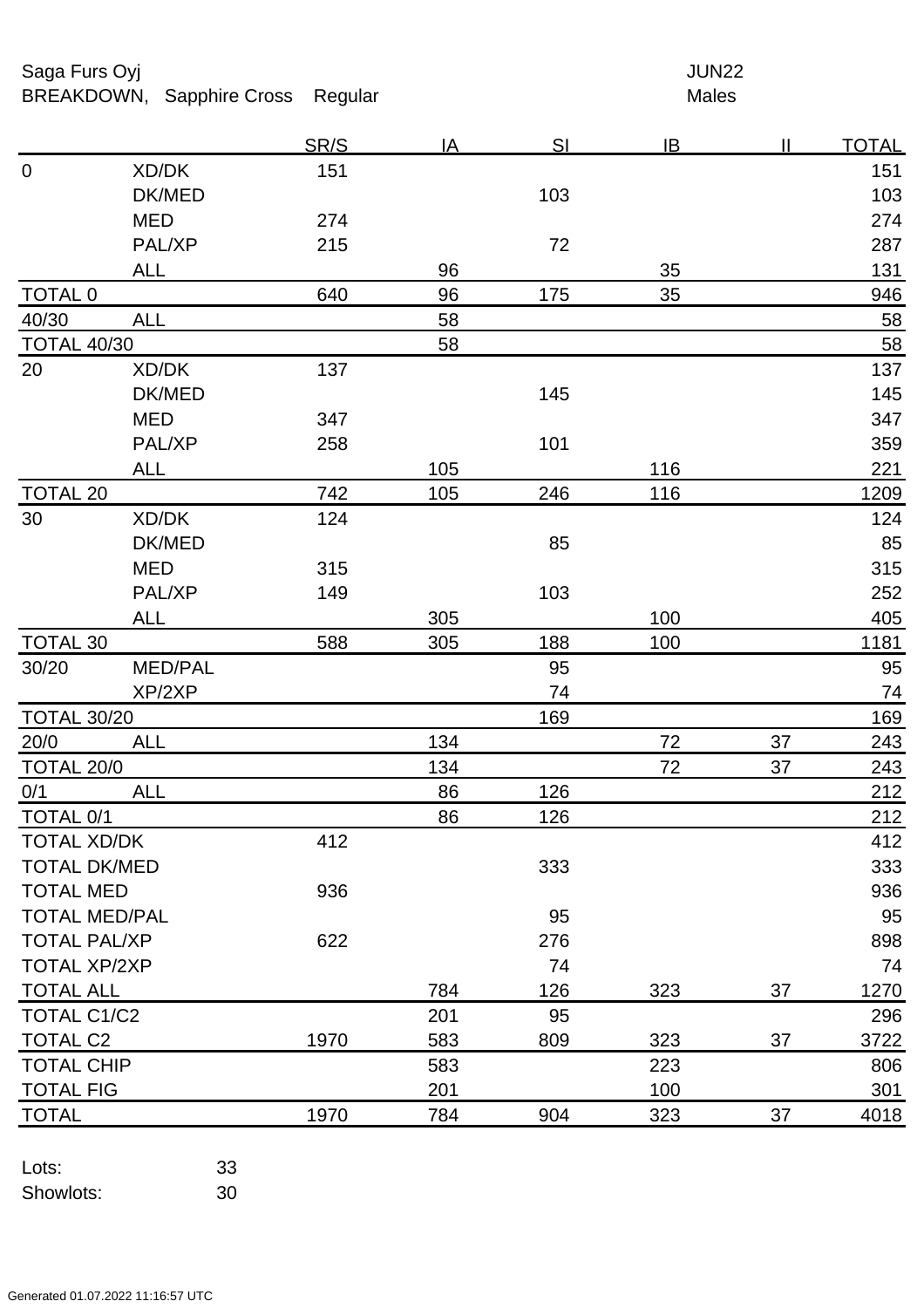## Saga Furs Oyj and the Saga Furs Oyj and the Saga Furs of the Saga Furs of the Saga Furs of the Saga Furs of the Saga Furs of the Saga Furs of the Saga Furs of the Saga Furs of the Saga Furs of the Saga Furs of the Saga Fur BREAKDOWN, Sapphire Cross Regular Females

|                      |                | <b>SROY</b> | SR/S | <b>SAGA</b> | <u>IA</u> | SI   | $\overline{1}$ | $\mathbf{I}$ | <u>TOTAL</u> |
|----------------------|----------------|-------------|------|-------------|-----------|------|----------------|--------------|--------------|
| $\overline{2}$       | XD/DK          |             | 237  |             |           | 88   |                |              | 325          |
|                      | <b>DARK</b>    | 162         |      |             |           |      |                |              | 162          |
|                      | <b>MED</b>     |             | 413  |             |           | 166  |                |              | 579          |
|                      | PAL/XP         |             | 255  |             |           | 97   |                |              | 352          |
|                      | ALL            |             | 74   |             |           | 112  |                |              | 186          |
| <b>TOTAL 2</b>       |                | 162         | 979  |             |           | 463  |                |              | 1604         |
| $\mathbf 0$          | XD/DK          |             | 140  |             |           |      |                |              | 140          |
|                      | <b>MED</b>     |             | 119  |             |           |      |                |              | 119          |
|                      | PAL/XP         |             | 128  |             |           |      |                |              | 128          |
|                      | <b>ALL</b>     |             |      |             | 109       |      |                |              | 109          |
| <b>TOTAL 0</b>       |                |             | 387  |             | 109       |      |                |              | 496          |
| $\overline{3}$       | <b>ALL</b>     | 110         | 179  |             |           | 108  |                |              | 397          |
| <b>TOTAL 3</b>       |                | 110         | 179  |             |           | 108  |                |              | 397          |
| $\mathbf{1}$         | XD/DK          |             | 549  |             |           |      |                |              | 549          |
|                      | <b>MED</b>     |             | 413  |             |           |      |                |              | 413          |
|                      | <b>MED/PAL</b> | 127         |      |             |           |      |                |              | 127          |
|                      | PAL/XP         |             | 203  |             |           |      |                |              | 203          |
|                      | <b>ALL</b>     |             |      |             | 199       |      |                |              | 199          |
| <b>TOTAL 1</b>       |                | 127         | 1165 |             | 199       |      |                |              | 1491         |
| 0/1                  | XD/DK          |             |      |             |           | 98   |                |              | 98           |
|                      | <b>MED</b>     |             |      |             |           | 179  |                |              | 179          |
|                      | PAL/XP         |             |      |             |           | 172  |                |              | 172          |
|                      | XP/2XP         | 48          |      |             |           | 75   |                |              | 123          |
|                      | <b>ALL</b>     |             | 107  |             | 169       | 33   | 142            |              | 451          |
| TOTAL 0/1            |                | 48          | 107  |             | 169       | 557  | 142            |              | 1023         |
| 1/2                  | 5XD            |             |      | 36          |           |      |                |              | 36           |
|                      | <b>ALL</b>     |             |      |             |           |      | <u>129</u>     | 22           | 151          |
| <b>TOTAL 1/2</b>     |                |             |      | 36          |           |      | 129            | 22           | 187          |
| 2/3                  | <b>ALL</b>     |             |      |             | 342       |      | 125            |              | 467          |
| TOTAL 2/3            |                |             |      |             | 342       |      | 125            |              | 467          |
| <b>TOTAL 5XD</b>     |                |             |      | 36          |           |      |                |              | 36           |
| <b>TOTAL XD/DK</b>   |                |             | 926  |             |           | 186  |                |              | 1112         |
| <b>TOTAL DARK</b>    |                | 162         |      |             |           |      |                |              | 162          |
| <b>TOTAL MED</b>     |                |             | 945  |             |           | 345  |                |              | 1290         |
| <b>TOTAL MED/PAL</b> |                | 127         |      |             |           |      |                |              | 127          |
| <b>TOTAL PAL/XP</b>  |                |             | 586  |             |           | 269  |                |              | 855          |
| <b>TOTAL XP/2XP</b>  |                | 48          |      |             |           | 75   |                |              | 123          |
| <b>TOTAL ALL</b>     |                | 110         | 360  |             | 819       | 253  | 396            | 22           | 1960         |
| TOTAL C1/C2          |                | 162         | 2457 |             | 298       | 800  |                |              | 3717         |
| <b>TOTAL C2</b>      |                | 110         | 179  | 36          | 521       | 183  | 396            | 22           | 1447         |
| <b>TOTAL C3</b>      |                | 175         | 181  |             |           | 145  |                |              | 501          |
| <b>TOTAL CHIP</b>    |                |             |      |             | 521       |      | 213            |              | 734          |
| <b>TOTAL FIG</b>     |                |             |      |             | 298       |      | 183            |              | 481          |
| <b>TOTAL</b>         |                | 447         | 2817 | 36          | 819       | 1128 | 396            | 22           | 5665         |